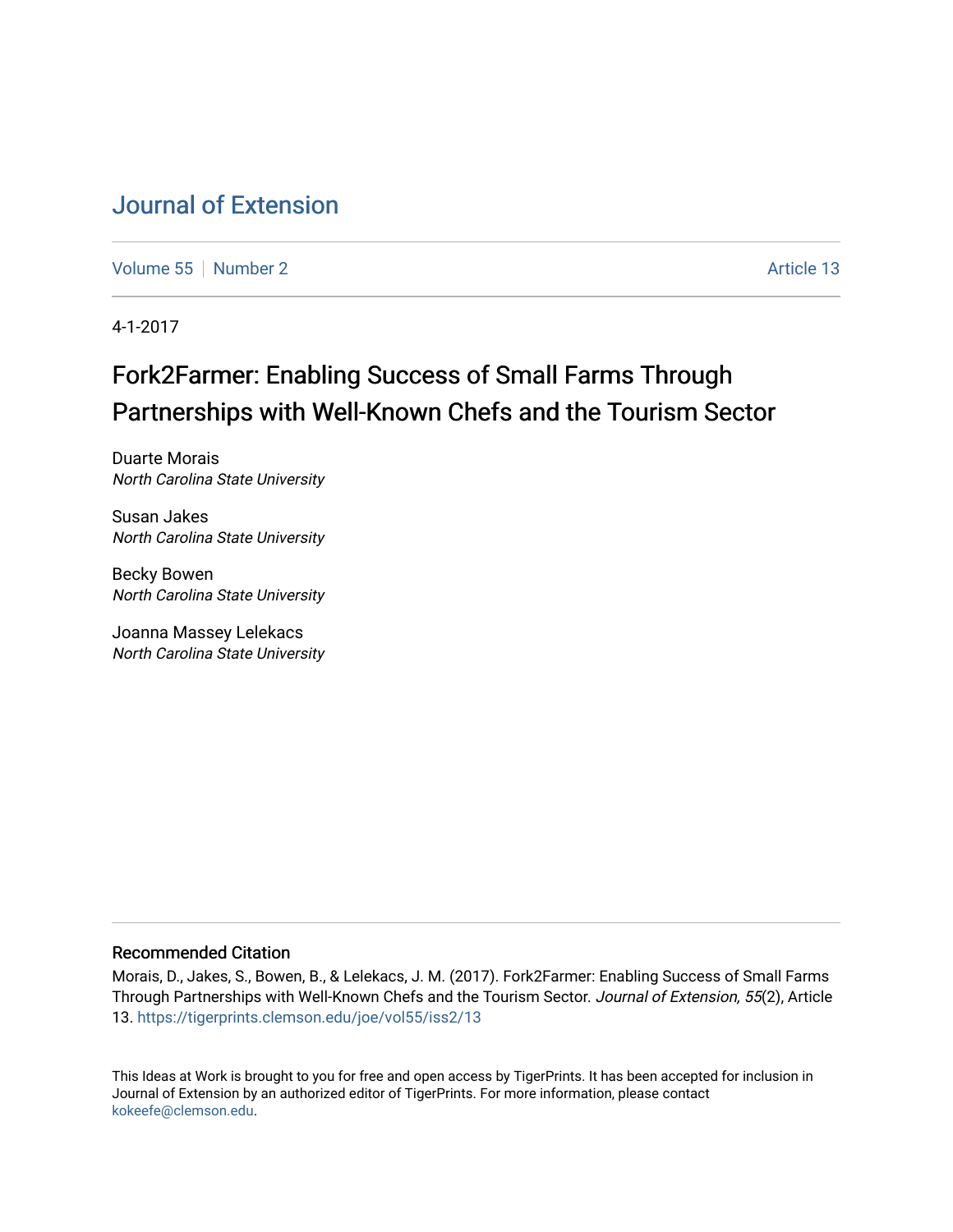

**April 2017 Volume 55 Number 2 Article # 2IAW3 Ideas at Work**

## **Fork2Farmer: Enabling Success of Small Farms Through Partnerships with Well-Known Chefs and the Tourism Sector**

### **Abstract**

A team of economic development, local foods, and tourism specialists from North Carolina Cooperative Extension is pursuing an initiative titled Fork2Farmer. The goal is to increase visits to local farms and diversify farm income by leveraging the high visibility of well-known farm-to-table chefs who support local small farms. To do this, those involved in the initiative are (a) producing and disseminating short videos about collaborative relationships between chefs and the farmers who supply their restaurants and (b) developing educational programs to facilitate agritourism microentrepreneurship and to nurture and leverage farmers' partnerships with chefs.

#### **Duarte Morais**

Associate Professor, Extension Tourism Specialist Department of Parks, Recreation, and Tourism Management [duarte\\_morais@ncsu.](mailto:duarte_morais@ncsu.edu) [edu](mailto:duarte_morais@ncsu.edu)

Program Leader, Community and Rural Development; Extension Assistant Professor Agriculture, Natural Resources, and Community and Rural Development [susan\\_jakes@ncsu.ed](mailto:susan_jakes@ncsu.edu) [u](mailto:susan_jakes@ncsu.edu)

**Susan Jakes** Associate State

#### **Becky Bowen** Cultivate NC Program Manager Agriculture, Natural Resources, and Community and Rural Development [becky\\_bowen@ncsu.e](mailto:becky_bowen@ncsu.edu) [du](mailto:becky_bowen@ncsu.edu)

#### **Joanna Massey Lelekacs** Extension Local Food Flagship Program Manager Agriculture, Natural Resources, and Community and Rural Development [joanna\\_lelekacs@ncsu](mailto:joanna_lelekacs@ncsu.edu) [.edu](mailto:joanna_lelekacs@ncsu.edu)

North Carolina State **University** Raleigh, North Carolina

## **Introduction**

The local food movement is transforming the agriculture and food services sectors. This is particularly true in North Carolina, where both the number of farms selling directly to consumers and the value of agricultural products sold have increased (see Figure 1). The model of using locally sourced produce, protein, and dairy is trending in the high-end restaurant sector, resulting in a proliferation of chefs with notable awards and business success. It is also, however, well documented that small farms face many challenges for long-term survival (Tew & Barbieri, 2012). The new markets that are emerging as a result of relationships between chefs and farmers offer hope that some of the challenges faced by small-scale farmers may in time be diminished. The critical questions, therefore, for all local food lovers and community developers are as follows: How do we encourage sustained business partnerships? How do we leverage these relationships to build farm viability?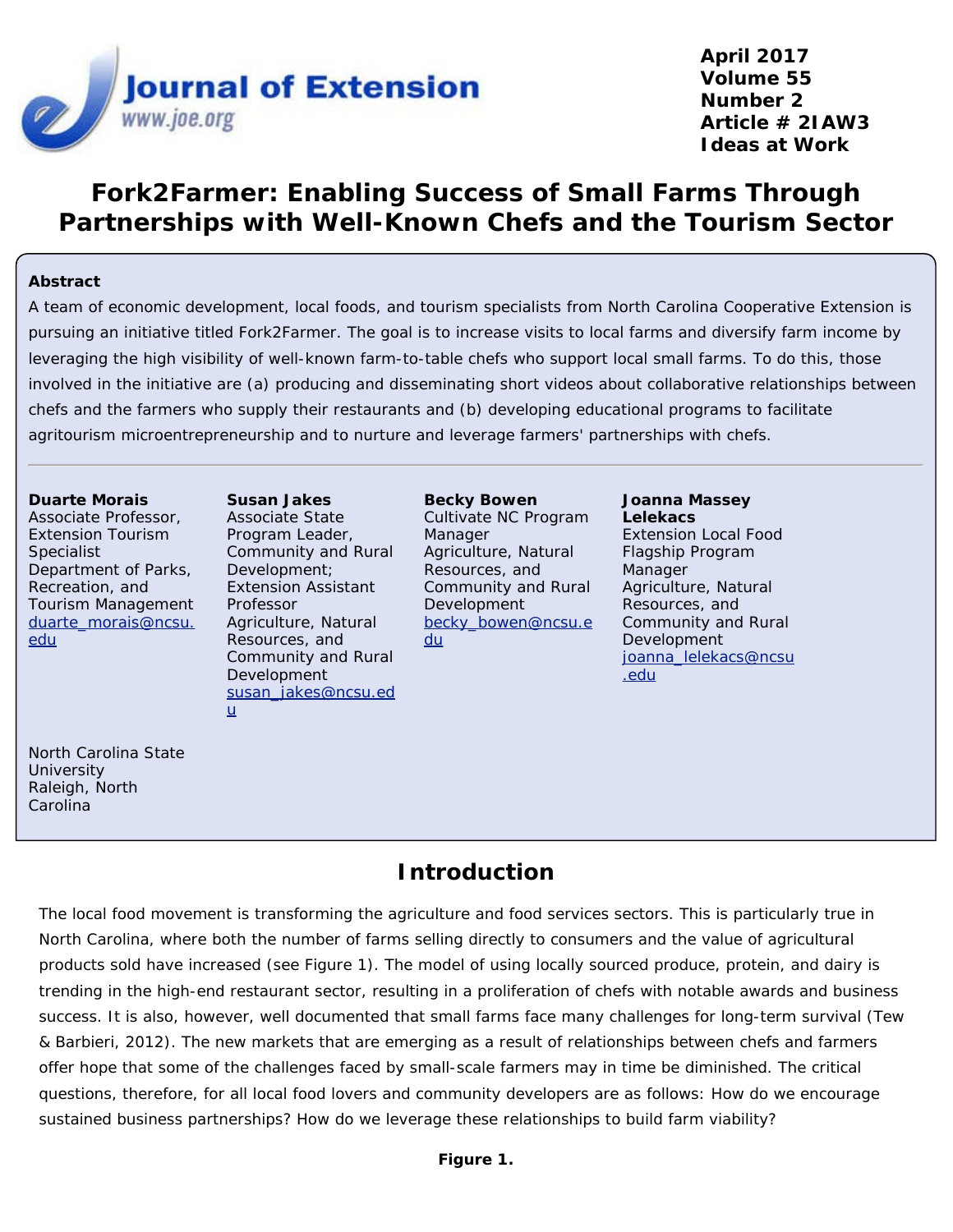| Number of farms selling directly to individuals for human consumption             | 21% |
|-----------------------------------------------------------------------------------|-----|
| Value of agricultural product sales directly to individuals for human consumption | 9%  |

Source: U.S. Department of Agriculture. (2012). *2012 Census of Agriculture*. Retrieved from<http://www.agcensus.usda.gov/>.

The concept for the Fork2Farmer project emerged from the cross-pollination of ideas from economic development, local foods, and tourism Extension specialists. Widespread public interest in local foods is undeniable, but the proportion of the population who visit farms for leisure is very small. Accordingly, we developed the Fork2Farmer project to leverage the visibility of celebrated chefs and their collaborative relationships with local small farms to generate public interest in visiting farms. Another aim of the project is to help us understand and facilitate the needs of small-scale farmers (Muhammad, Tegegne, & Ekanem, 2004) embracing farm visits as a means of revenue diversification. Our tourism Extension work with small farms across the state has revealed that many small-scale farmers report high interest in receiving visitors as a strategy for earning additional income from the visits, selling farm products to the visitors, enhancing customer relationships, and even involving guests in some helpful farm work (Kline, Cardenas, Leung, & Sanders, 2007). Thus, the Fork2Farmer project was born to enhance farmer-consumer connections and increase farm viability through potential new income.

# **Raising Public Awareness**

A critical component of the Fork2Farmer project is documenting collaborative relationships (Diamond et al., 2014) between select chefs and the farmers who supply them. Creating videos that highlight these connections both strengthens the relationships and increases public awareness of these vital connections. The foundation of our course of action for planning, producing, and disseminating these films is the Fork2Farmer engagement process described in Table 1.

### **Table 1.**

Fork2Farmer Engagement Process

| Task                                                                                            | <b>Stakeholders</b>                     |
|-------------------------------------------------------------------------------------------------|-----------------------------------------|
| Secure funding and support                                                                      | Fork2Farmer lead team, county Extension |
| Contact and discuss project with local<br>partners to secure local support and<br>match funding | offices, county tourism directors       |
| Select chef and farmer                                                                          | Fork2Farmer lead team, county Extension |
| Identify potential chefs and farmers in                                                         | director, county tourism director       |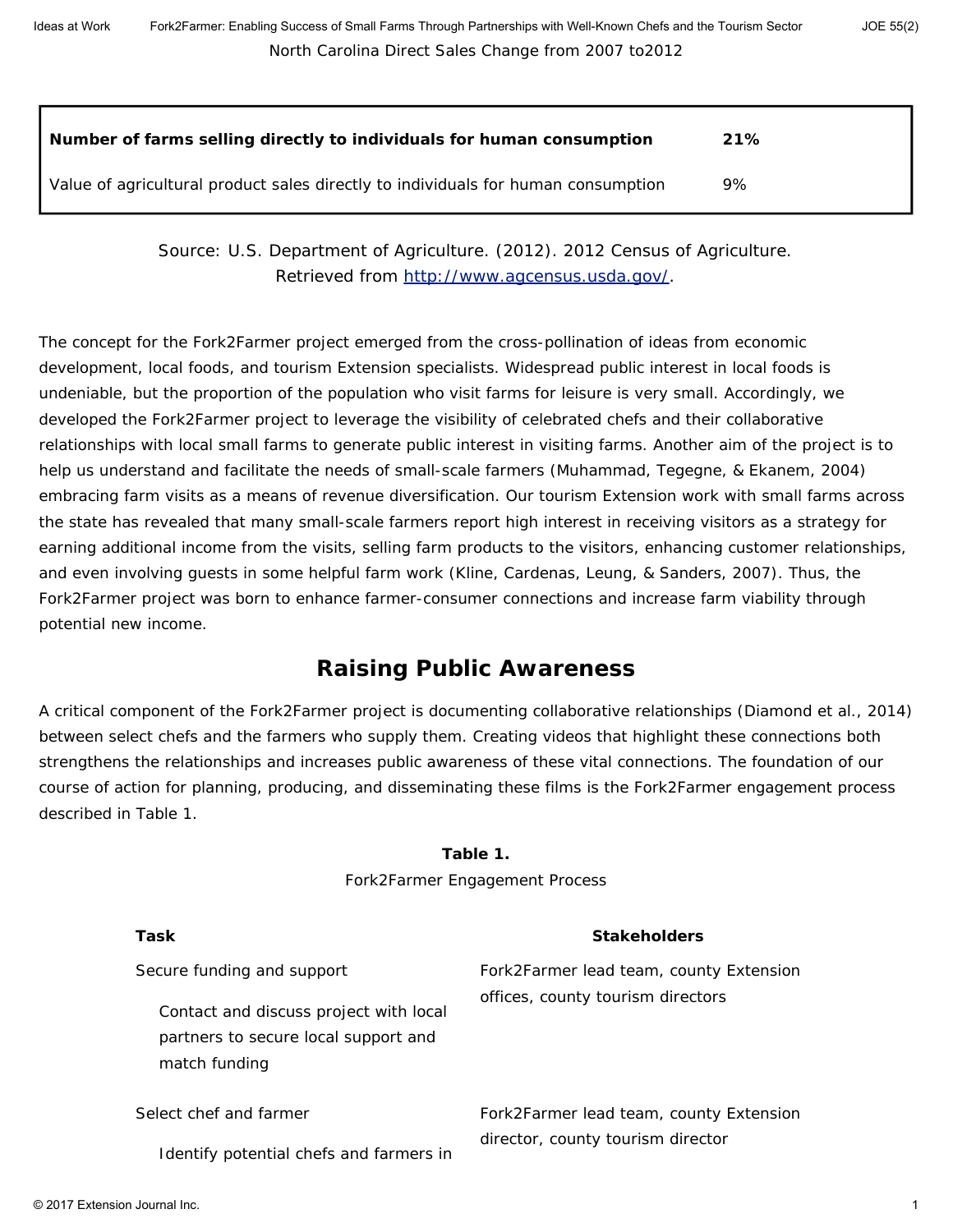| Ideas at Work | Fork2Farmer: Enabling Success of Small Farms Through Partnerships with Well-Known Chefs and the Tourism Sector<br>JOE 55(2)<br>the region and discuss best case for<br>film with local partners |                                                                                                                   |  |
|---------------|-------------------------------------------------------------------------------------------------------------------------------------------------------------------------------------------------|-------------------------------------------------------------------------------------------------------------------|--|
|               | Recruit chef and farmer<br>Connect with selected chef and farmer,<br>and obtain commitment of time and<br>willingness to be featured                                                            | Fork2Farmer lead team, county Extension<br>director, county tourism director                                      |  |
|               | Shoot film<br>Spend 3 days on each site, filming in<br>the restaurant and on the farm                                                                                                           | Fork2Farmer lead team, farmer, chef,<br>digital media company                                                     |  |
|               | Produce film<br>Coproduce the film about the<br>partnership through an iterative<br>process of editing and feedback                                                                             | Fork2Farmer lead team, digital media<br>company                                                                   |  |
|               | Disseminate film<br>Share the film widely through social<br>media and embed on websites of all<br>project stakeholders                                                                          | Fork2Farmer lead team, tourism retail<br>company, chef, farmer, county Extension<br>office, county tourism office |  |

A key output of the project is a docuseries consisting of a set of short (3- to 7-min) professionally produced videos highlighting local Fork2Farmer partnerships. In most counties, the local tourism development authority provided matching funds to cover video production. The various stakeholders then actively exhibit these videos to the public, with the goal of celebrating local foods partnerships in the region and encouraging visits to small farms. To date, we have developed six videos, which can be seen at North Carolina Cooperative Extension's Local Foods YouTube channel [\(https://www.youtube.com/playlist?list=PL1CvA6Q2fgG\\_Dxf\\_IVubgbJk2b9QlJKUO](https://www.youtube.com/playlist?list=PL1CvA6Q2fgG_Dxf_IVubgbJk2b9QlJKUO)). All the videos accumulated more than 500 complete views after their first 2 months on YouTube, and the organic reach of related social media posts regularly reaches 2,000 Facebook viewers and more than 10,000 Twitter impressions. Additionally, we have observed that the reach of our communications about this project is exponential when reshared by the celebrity chefs and tourism offices.

## **Public-Private Partnerships for Fostering Farm Visits**

A primary goal of the Fork2Farmer project is to enable small-scale farmers to generate additional income from farm visits. We partner with a tourism online retail company to convert this public awareness into farm visits. The tourism online retail company, People-First Tourism Inc., agreed to create a webpage for each chef/restaurant, listing local farms that supply the restaurant and accept visits. The Fork2Farmer page advertising all related experiences is [www.peoplefirsttourism.com/fork2farmer](http://www.peoplefirsttourism.com/fork2farmer). Companies that are part of the tourism sharing economy, such as People-First Tourism Inc., seek a return on their involvement by charging small fees to tourists when they make bookings.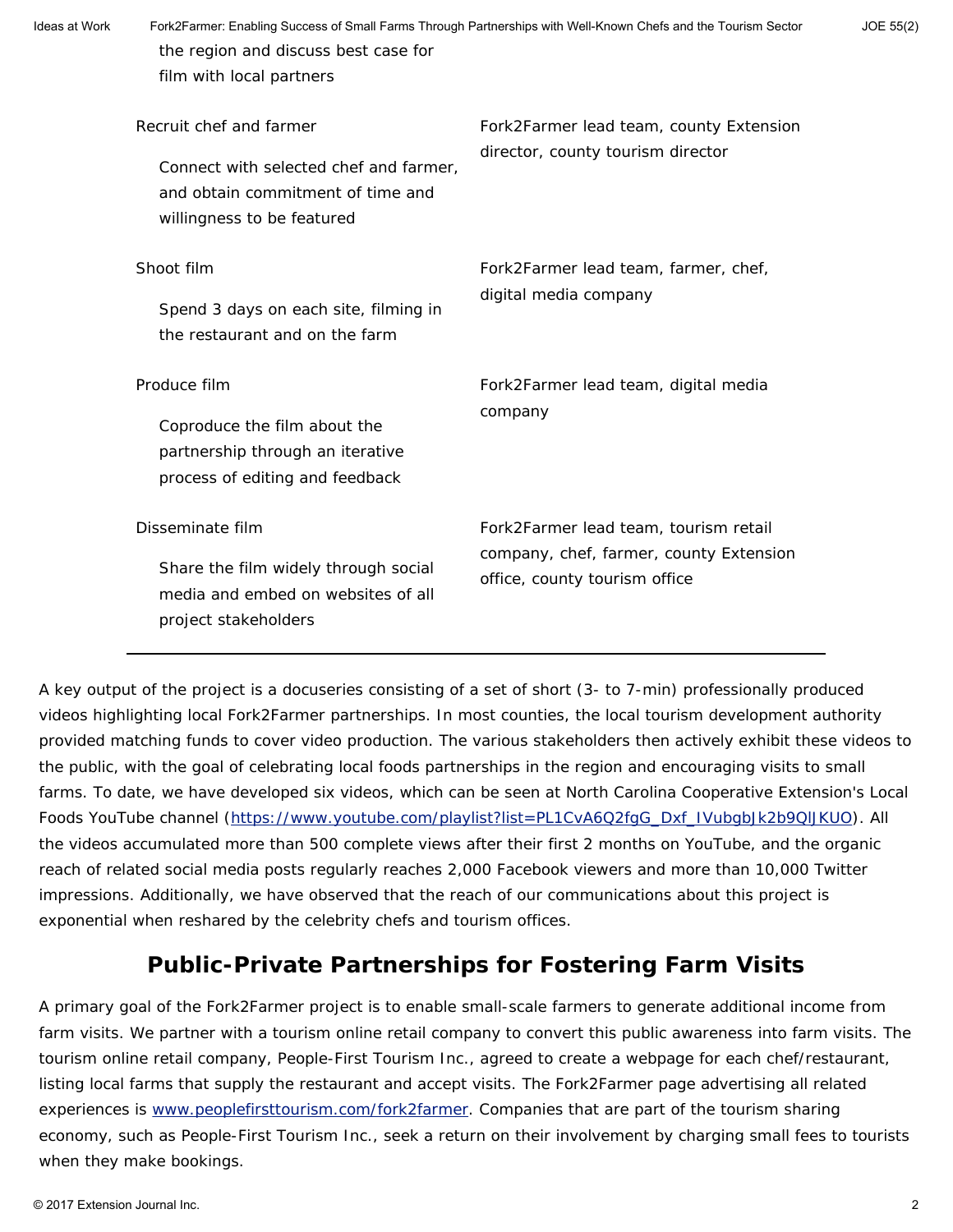In addition, each participating county's tourism development authority is actively promoting Fork2Farmer experiences. The tourism development authorities promote the networks of farmers providing hands-on experiences, and occasionally they promote events combining a farm visit with a meal at a corresponding restaurant. Most notably, before we began working with participating county tourism divisions, some tourism directors reported constraints in using time and funds to promote visits to farms that did not generate bed tax. As a result of their participating in the Fork2Farmer project, those county tourism division offices have reported a greater ease in working with agritourism microentrepreneurs because they can promote them in association with the local celebrity chefs.

### **Conclusion and Call to Action**

Early program impacts show increased partnership between tourism and Extension offices in counties where pilot development of the project has occurred, with the two entities collaborating both to generate the necessary funds for the film and to involve small farms in the local food and tourism economies through their connections with notable local chefs. Additionally, the creative filmmaking process curated by the Fork2Farmer lead team has unearthed unique angles on each of the featured partnerships. It has also integrated the input of county partners and the journalistic freedom and technical expertise of our digital media partner.

In light of the encouraging early feedback from the pilot development of the project, we are collecting baseline data on the farmers' agritourism self-efficacy and revenues from agritourism so that we can monitor project impact on these critical indicators. Additionally, we are identifying educational programs for facilitating agritourism microentrepreneurship and conceptualizing new programs about ways to nurture and leverage partnerships between chefs and farmers.

Lastly, our interactions with partners and participants have made us redefine the relationship between the local food movement and small-town revitalization. We have observed that creative, risk-taking, well-resourced chefs are stubbornly opening their restaurants in economically depressed communities, establishing partnerships with willing local farmers with the help of their local Extension offices, and enabling the development of endogenous tourism growth sought by the local tourism office. As we continue our journey through the refinement and development of the Fork2Farmer project, we invite our Extension colleagues to adapt and replicate our efforts and to contact us with questions or contributions.

### **References**

Diamond, A., Tropp, D., Barham, J., Muldoon, M. F., Kiraly, S., & Cantrell, P. (2014). *Food value chains: Creating shared value to enhance marketing success.* U.S. Dept. of Agriculture Agricultural Marketing Service. Retrieved from

[http://static1.squarespace.com/static/520ed291e4b066a62d157faa/t/53c00413e4b00edee80bde65/1405092883](http://static1.squarespace.com/static/520ed291e4b066a62d157faa/t/53c00413e4b00edee80bde65/1405092883222/Food+Value+Chains.pdf) [222/Food+Value+Chains.pdf](http://static1.squarespace.com/static/520ed291e4b066a62d157faa/t/53c00413e4b00edee80bde65/1405092883222/Food+Value+Chains.pdf)

Kline, C., Cardenas, D., Leung, Y., & Sanders, S. (2007). Sustainable farm tourism: Understanding and managing impacts of visitor experiences. *Journal of Extension*, *45*(2), Article 2RIB2. Available at: <https://www.joe.org/joe/2007april/rb2.php>

Muhammad, S., Tegegne, F., & Ekanem, E. (2004). Factors contributing to success of small farm operations in Tennessee. *Journal of Extension*, *42*(4), Article 4RIB7. Available at:<https://joe.org/joe/2004august/rb7.php>